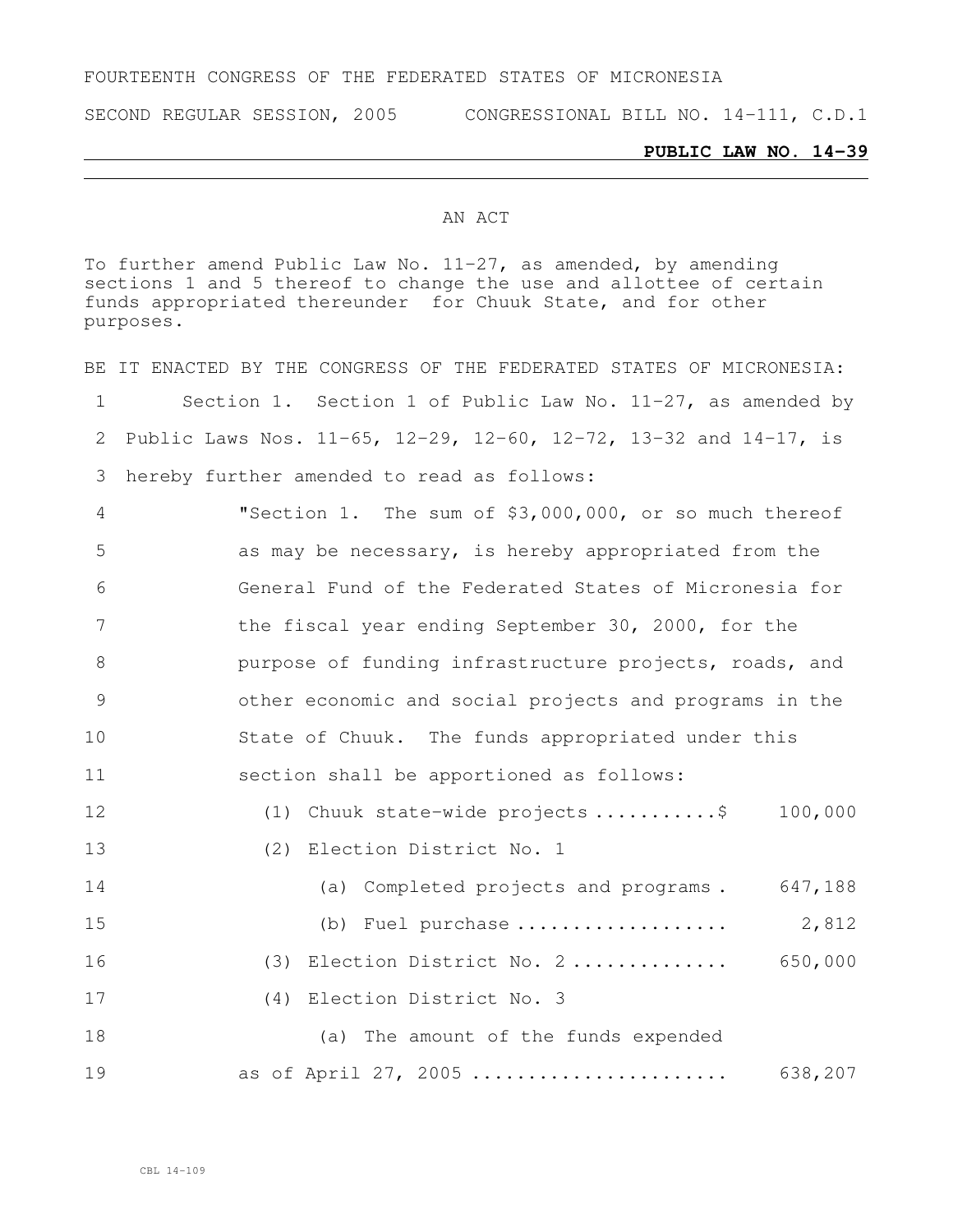| $\mathbf 1$   | (b) Siis municipal operation                                    |             |
|---------------|-----------------------------------------------------------------|-------------|
| $\mathbf{2}$  |                                                                 | 10,000      |
| 3             | (c) Medical supplies $\ldots \ldots \ldots \ldots \ldots$ 1,793 |             |
| 4             | (5) Election District No. 4                                     |             |
| 5             | (a) Completed infrastructure projects,                          |             |
| 6             | roads and other social and economic projects                    |             |
| 7             | and programs.                                                   | 465,837     |
| 8             | (b) Operation Fund for FDA                                      | 58,300      |
| $\mathcal{G}$ | (c) Paata Nukaf school site lease                               | 20,000      |
| 10            | (d) Woneisom operation supplement                               | 20,000      |
| 11            | (e) Toleisom municipal operation                                |             |
| 12            | supplement                                                      | 50,000      |
| 13            | (f) Fanapanges municipal operation                              |             |
| 14            | supplement                                                      | 20,000      |
| 15            | (g) Faichuk relief aid                                          | 15,863      |
| 16            | (6) Election District No. 5                                     |             |
| 17            | (a) Funds previously appropriated                               |             |
| 18            | and obligated for projects and programs                         |             |
| 19            | now completed                                                   | 258,894     |
| 20            | (b) From previously appropriated                                |             |
| 21            | funds not yet expended:                                         |             |
| 22            | (i) Fishing grant supplement                                    | 20,000      |
| 23            | (ii) Housing grant assistance                                   | 11,000      |
| 24            | (iii) PJ High School truck                                      | $10, 106$ " |
| 25            | Section 2. Section 5 of Public Law No. 11-27, as amended by     |             |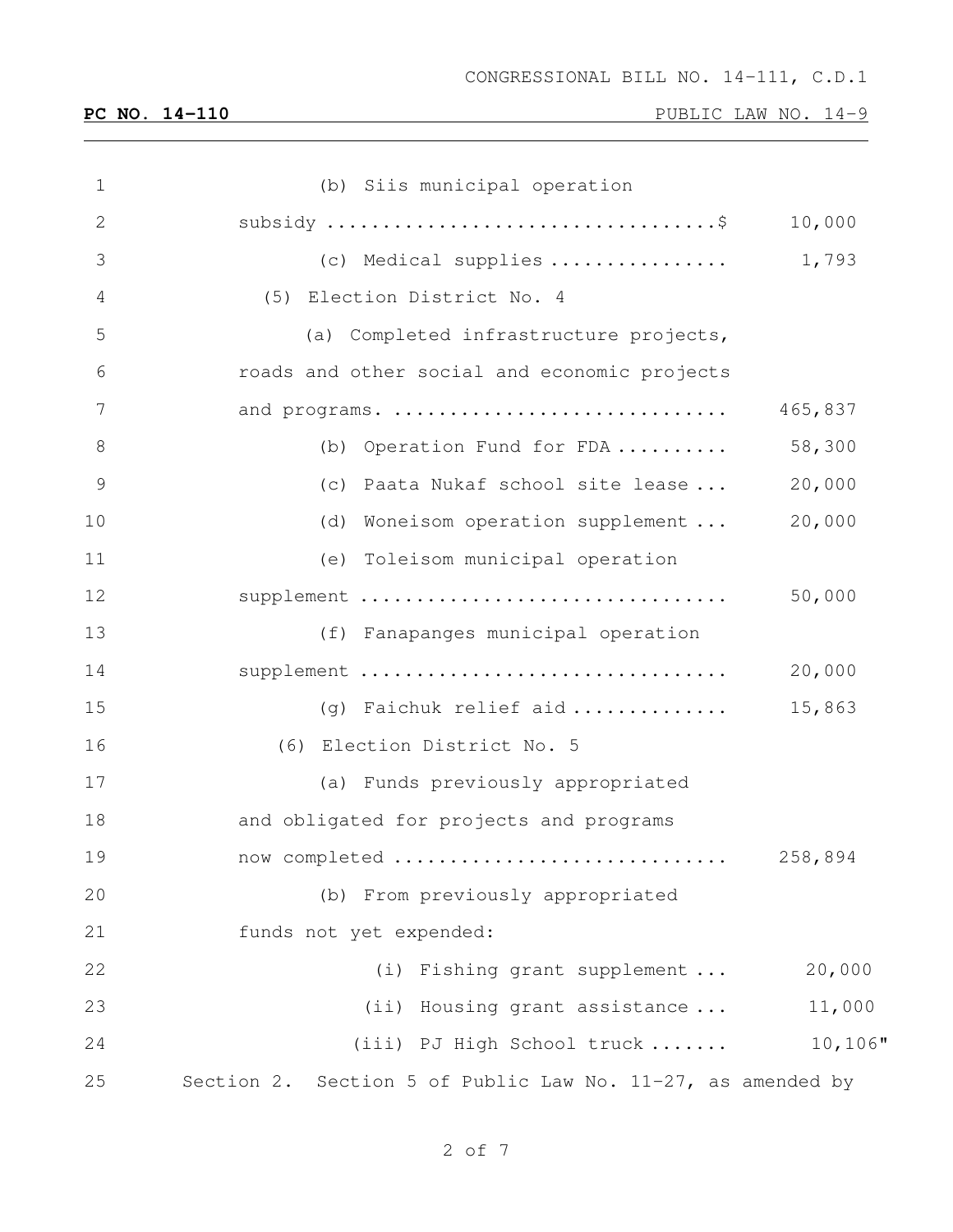| 1             | Public Laws Nos. 11-39, 11-55, 11-65, 11-78, 12-25, 12-29, 13-6 |
|---------------|-----------------------------------------------------------------|
| 2             | and 13-40, is hereby further amended to read as follows:        |
| 3             | "Section 5. Allotment and management of funds and lapse         |
| 4             | date.                                                           |
| 5             | (1) All funds appropriated by this act shall be                 |
| 6             | allotted, managed, administered, and accounted for in           |
| 7             | accordance with applicable law, including, but not              |
| 8             | limited to, the Financial Management Act of 1979.<br>The        |
| $\mathcal{G}$ | allottee of the funds appropriated by section 1 of this         |
| 10            | act shall be the Executive Director of the Chuuk State          |
| 11            | Commission on Improvement Projects, or his designee and         |
| 12            | the allottee of the funds appropriated under subsection         |
| 13            | (6) of section 1 of this act shall be the Northwest             |
| 14            | Project Coordinator and PROVIDED THAT, for funds                |
| 15            | appropriated under subsection (5) of section 1 of this          |
| 16            | act, the allottee shall follow the procedures set forth         |
| 17            | in subsection (3) of this section 5. The allottee of            |
| 18            | the funds appropriated by subsection $(1)$ , subsections        |
| 19            | (3) through (10), subsection (13) and subsections (15)          |
| 20            | through (17) of section 3 of this act shall be the              |
| 21            | Governor of the State of Yap. The allottee of the funds         |
| 22            | appropriated by subsections (2) and (11) of section 3 of        |
| 23            | this act shall be the Secretary of the Department of            |
| 24            | Transportation, Communication and Infrastructure.<br>The        |
| 25            | allottee of the funds appropriated under subsections            |

of 7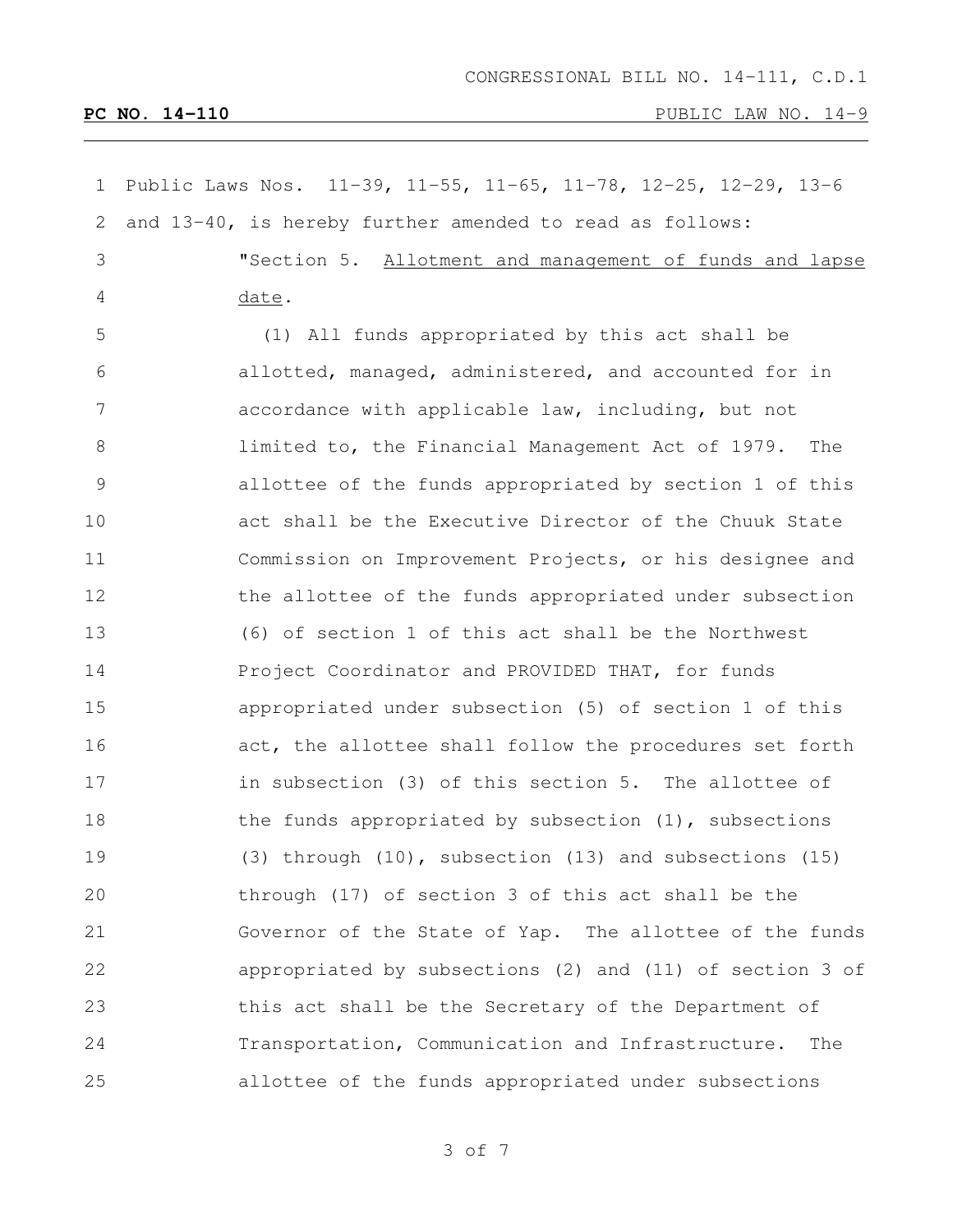| $\mathbf 1$    | (12) and (18) of section 3 of this act shall be the        |
|----------------|------------------------------------------------------------|
| 2              | Speaker of the Congress of the Federated States of         |
| 3              | Micronesia. The allottee of the funds appropriated by      |
| 4              | subsections (1) and subsection (3)(a), (3)(b) and (3)(d)   |
| 5              | of section 4 of this act shall be the Governor of Kosrae   |
| 6              | State. The allottee of the funds appropriated by           |
| 7              | subsection $(3)$ (c) of section 4 of this act shall be the |
| 8              | Chairman of the Coordination Committee of the Kosrae       |
| $\overline{9}$ | State 2000 Summer Youth Conference. The allottee of the    |
| 10             | funds appropriated by subsection (2) of section 4 of       |
| 11             | this act shall be the mayors of the respective             |
| 12             | municipalities. The allottee of all other funds            |
| 13             | appropriated by this act shall be the President of the     |
| 14             | Federated States of Micronesia or the President's          |
| 15             | designee. The allottees shall be responsible for           |
| 16             | ensuring that these funds, or so much there of as may be   |
| 17             | necessary, are used solely for the purpose specified in    |
| 18             | this act, and that no obligations are incurred in excess   |
| 19             | of the sum appropriated.                                   |

 (2) The authority of the allottees to obligate funds appropriated by this act shall not lapse.

 (3) Prior to any obligation or disbursement of funds appropriated under subsection (5) of section 1 of this act, the allottee shall, by written notice to the mayor of each municipality in Election District No. 4 of Chuuk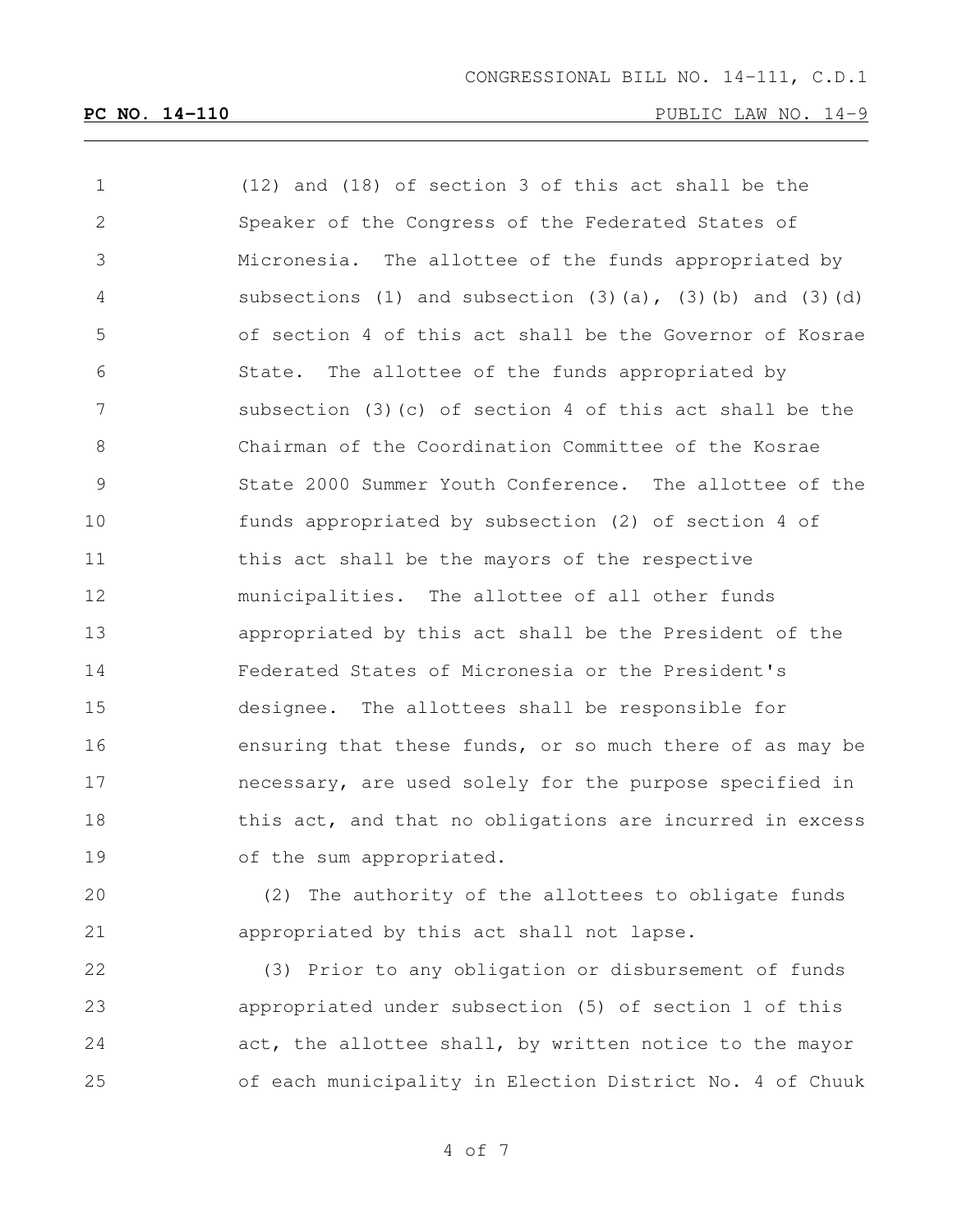| 1               | State, inform each municipality of the amount of funds |
|-----------------|--------------------------------------------------------|
| 2               | available for allotment in Election District No. 4 and |
| 3               | invite requests for project funding from each          |
| 4               | municipality. Not less than thirty (30) days nor more  |
| 5               | than sixty (60) days after delivering such notice, the |
| 6               | allottee shall convene and chair a panel consisting of |
| $7\phantom{.0}$ | all the Mayors of Election District No. 4 or their     |
| $8\,$           | designees, who shall review the requests for project   |
| 9               | funding and determine, by majority vote, which         |
| 10              | project(s) shall be recommended to the allottee for    |
| 11              | funding. The allottee shall not have a vote except in  |
| 12              | the event of a tie. In the event of a tie, the         |
| 13              | Executive Director of the allottee, or his designee    |
| 14              | shall cast the deciding vote. The allottee's designee  |
| 15              | shall not be a resident or former resident of Election |
| 16              | District No. 4. Subject to relevant law and            |
| 17              | regulations, the allottee shall follow the             |
| 18              | recommendations of the panel."                         |
| 19              |                                                        |
| 20              |                                                        |
| 21              |                                                        |
| 22              |                                                        |
| 23              |                                                        |
| 24              |                                                        |
| 25              |                                                        |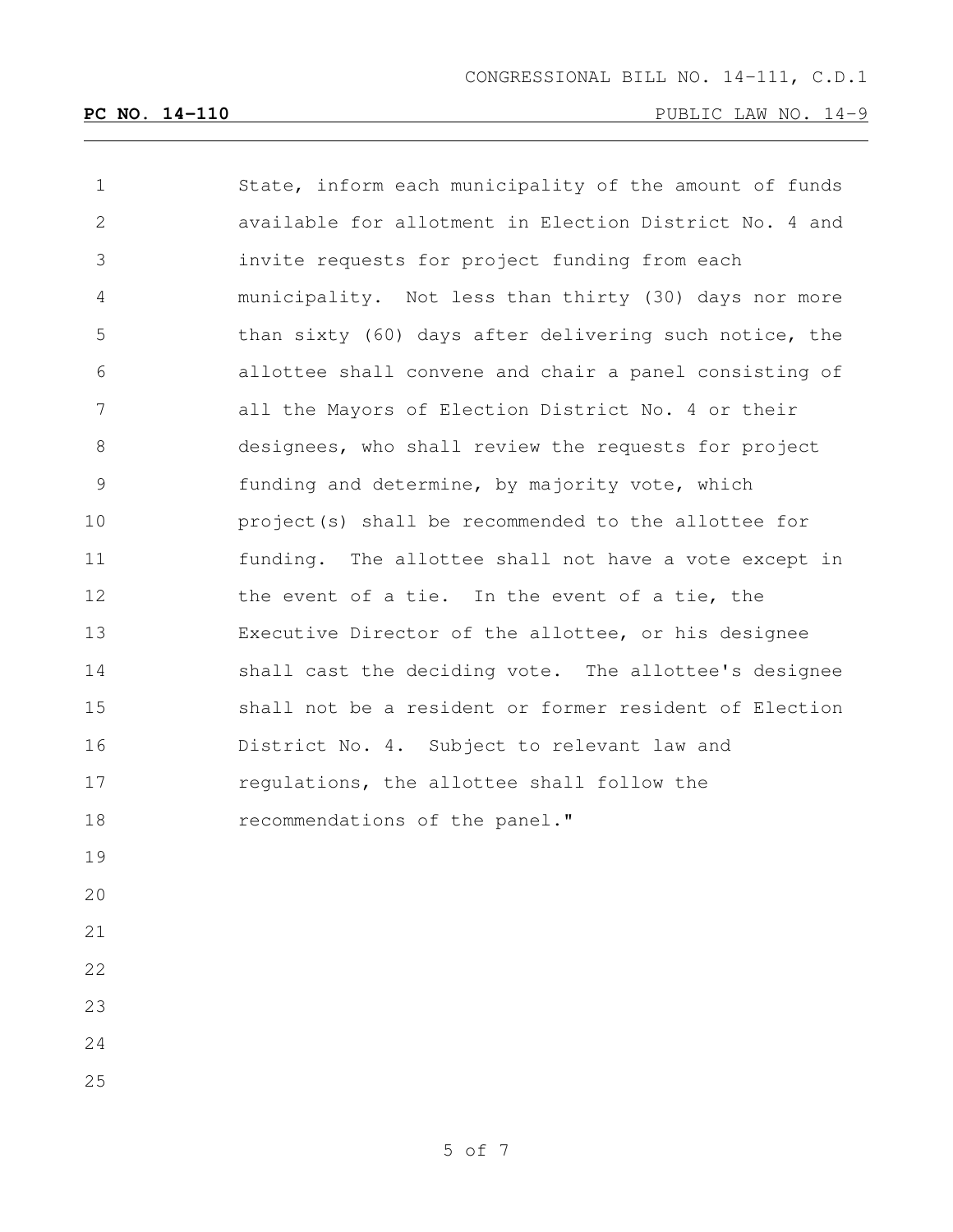| $\mathbf 1$     |                                                             |
|-----------------|-------------------------------------------------------------|
| $\mathbf{2}$    |                                                             |
| 3               | Section 3. This act shall become law upon approval by the   |
| 4               | President of the Federated States of Micronesia or upon its |
| 5               | becoming law without such approval.                         |
| 6               |                                                             |
| $7\phantom{.0}$ |                                                             |
| $8\,$           |                                                             |
| $\mathcal{G}$   | November 8 (2005)                                           |
| 10              |                                                             |
| 11              |                                                             |
| 12              |                                                             |
| 13              |                                                             |
| 14              | /s/Joseph J. Urusemal                                       |
| 15              | Joseph J. Urusemal<br>President                             |
| 16              | Federated States of Micronesia                              |
| 17              |                                                             |
| 18              |                                                             |
| 19              |                                                             |
| 20              |                                                             |
| 21              |                                                             |
| 22              |                                                             |
| 23              |                                                             |
| 24              |                                                             |
| 25              |                                                             |